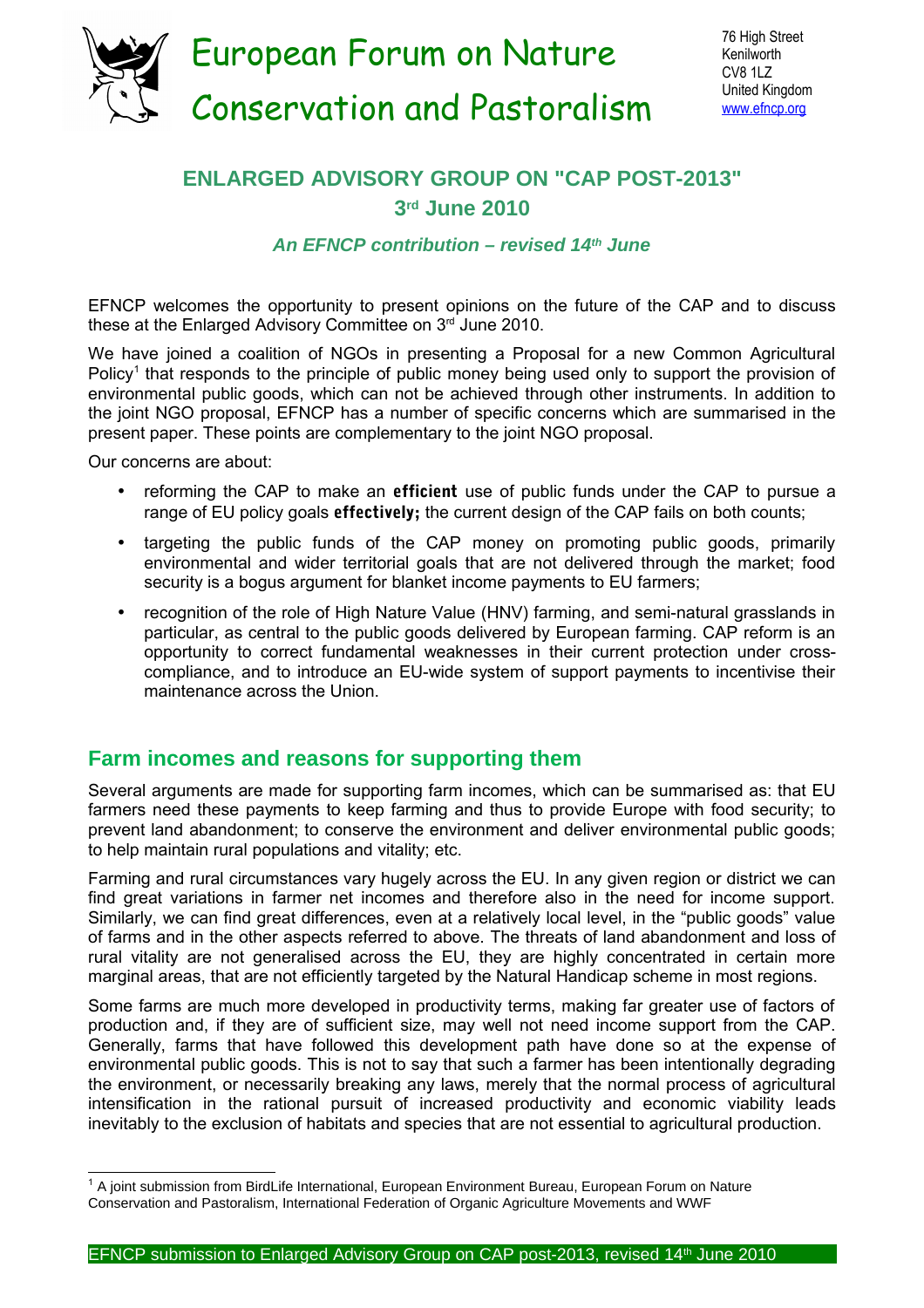So not all farms have the same need for income support to remain viable, and not all farms are inherently able to deliver the same quantity or range of public goods. Taken together, these points add up to fundamental differences in the justification for receiving income support, from one farm to the next. As a general rule, the "historic" system for SPS directs the higher support payments to farms with more productive conditions that are better able to farm for the market, and have least need for income support. Farms with least productive conditions that tend to be inherently more valuable in terms of public goods are generally in receipt of lower SPS payments. This situation represents a massively inefficient use of public funds: the system is not targeted efficiently either as an income support measure or as a public goods support measure.

Even a system of flat-rate income payments cannot be defended for the bulk of support to farming. A significant element of targeting is needed if spending is to be efficient.

Blanket income payments are not a rational or efficient policy response to food security concerns. The bulk of food production in Europe is from larger, higher productivity farms with good physical conditions for agriculture. These farms are the best placed in the EU to earn their income from the market, precisely through food production. Farms of this type that are not already able to farm without income aid should be able to adapt over time. This greater adaptation to the market was a fundamental rationale behind the 2003 reforms. There is no rational reason to reverse this principle. There is no world food shortage at present, nor is a shortage expected. Access to food is the critical issue in countries with hungry populations, and increased EU production will not solve this problem.

These more productive and competitive farms are not threatened with abandonment. In the very unlikely event that some farmland of this most productive type were abandoned in the EU, environmental benefits probably would outweigh the dis-benefits.

At the other extreme are farms in marginal production conditions (land with physical, geographical and/or structural limitations) that have limited options to become competitive and earn their living mainly from the market. These farms have the most serious income problems. Many HNV farms are in this category – physical conditions have prevented intensification and increased productivity, hence both their continued nature value and viability problems.

The EC-funded MEACAP study showed that farms with low-intensity characteristics fitting the broad criteria of High Nature Value Farming had lower net incomes than non-HNV farms. In many cases, HNV farms had a negative net income if CAP support is excluded, and even in some cases with CAP support included. Such farms are sustained because family farm labour is costed below the legal minimum wage. The MEACAP study shows HNV-type farms receive lower levels of support from the CAP than non-HNV farms, especially from Pillar 1.

Effectively, the CAP is rewarding labour on HNV farming at a far lower rate than it rewards labour on inherently more competitive farms.

HNV-type farms are generally most threatened with abandonment in the EU. And because they are more concentrated in marginal areas, their abandonment is a concern for all of the environmental and territorial reasons referred to above (depending on the area and farming in question) – biodiversity and landscape loss, collapse of rural vitality and culture, increased fire risk, etc.

In between these extremes of high and low competitiveness is a third group of farms that face considerable income problems and require continued support to remain viable at present, but that are inherently less valuable than the HNV farms in terms of public goods due to *relatively* intensive production systems and lack of semi-natural or natural landscape elements. Such farms need transitional support and measures to encourage greater efficiency and improved environmental sustainability.

### **Differentiating CAP income support payments**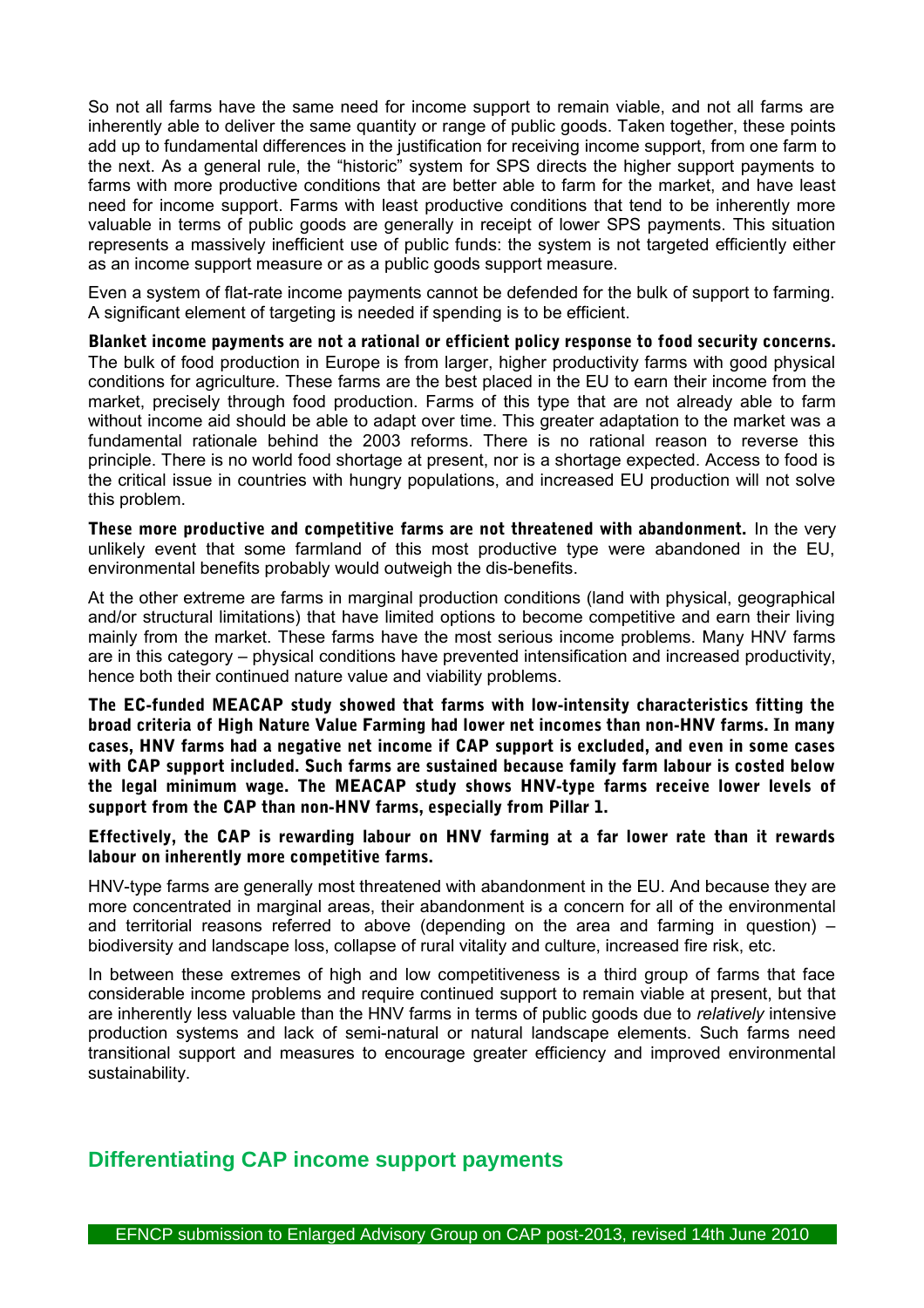

EFNCP favours the long-term provision of income support through the CAP to farms that are in need of support to be viable AND whose continued functioning is beneficial to society through the provision of environmental public goods. This means differentiating between farming situations and types when designing and providing income support.

We believe that flat-rate payments for the bulk of farm-income support, while clearly an improvement on the unsustainable and discredited "historic" basis, cannot be defended as a rational policy. As a system, it reflects neither the realities of farm income needs on the ground, nor the great differences in environmental public goods provision that are inherent in different farming types. It provides no rational criteria for support payments. This is why the joint NGO proposal gives great importance to a second tier of payments above a basic flat-rate payment, targeted at HNV farming and organic farming.

A targeted scheme for HNV farming is essential in order to support the economic viability of farming types that deliver most of the environmental public goods associated with European farming, but that currently are threatened with abandonment or intensification due to the low incomes they currently generate.

At the same time, an HNV farming payment system will provide a direct economic incentive for the maintenance across the EU of the semi-natural elements on farmland that are central to HNV farming, and that cannot be protected effectively through cross-compliance mechanisms alone.

How should payments be targeted at HNV farming? EFNCP believes that an approach based on the delineation of HNV farmland "zones" *alone*, while superficially attractive in its simplicity, has many inherent weaknesses. Such zones are not easily defined. Zoning is not an efficient way, on its own, to target support.

Any geographically designed zone will include wide variations in farming types and practices. The LFA scheme has shown these problems over many years. It is therefore essential to apply farmlevel eligibility criteria in order to target support to the holdings whose characteristics make them of greater nature value (and if appropriate, that are in greater need of economic support).

Farm level criteria are a far more robust method than zoning. The French Prime Herbagère Agroenvironnementale (PHAE) shows that such an approach can be applied at a national level. While the eligibility criteria and thresholds of PHAE are not exactly as EFNCP would propose for targeting HNV farming, the basic approach is highly appropriate. This national scheme uses farmlevel criteria such as proportion of grassland, proportion of biodiversity elements (semi-natural farmland features), plus basic conditions on practices such as livestock densities and input use. In addition, EFNCP believes the principle of capping payments per unit of labour is a sound method of combining a fairer payment distribution with a more efficient use of sparse public money.

The same approach can also be applied, with adaptations, to provide targeted support to HNV farms with an arable and/or permanent crop orientation. Thus the PHAE shows the way forward for a pan-EU support scheme for HNV farming. Criteria would be national and regional, in a common EU frame.

HNV zones may be used in *addition* to farm-level criteria, as way of budgetary and territorial prioritisation, but they do not remove the need for farm-level eligibility criteria to target payments.

We support making income payments to farms in order to prevent abandonment and consequent loss of land-management benefits produced by farming, but this can only be done efficiently by targeting the types of farm that are most in danger of abandonment and whose abandonment is problematic for land management, such as those types highlighted by the MEACAP study. Blanket support for all farmers is not rational or efficient.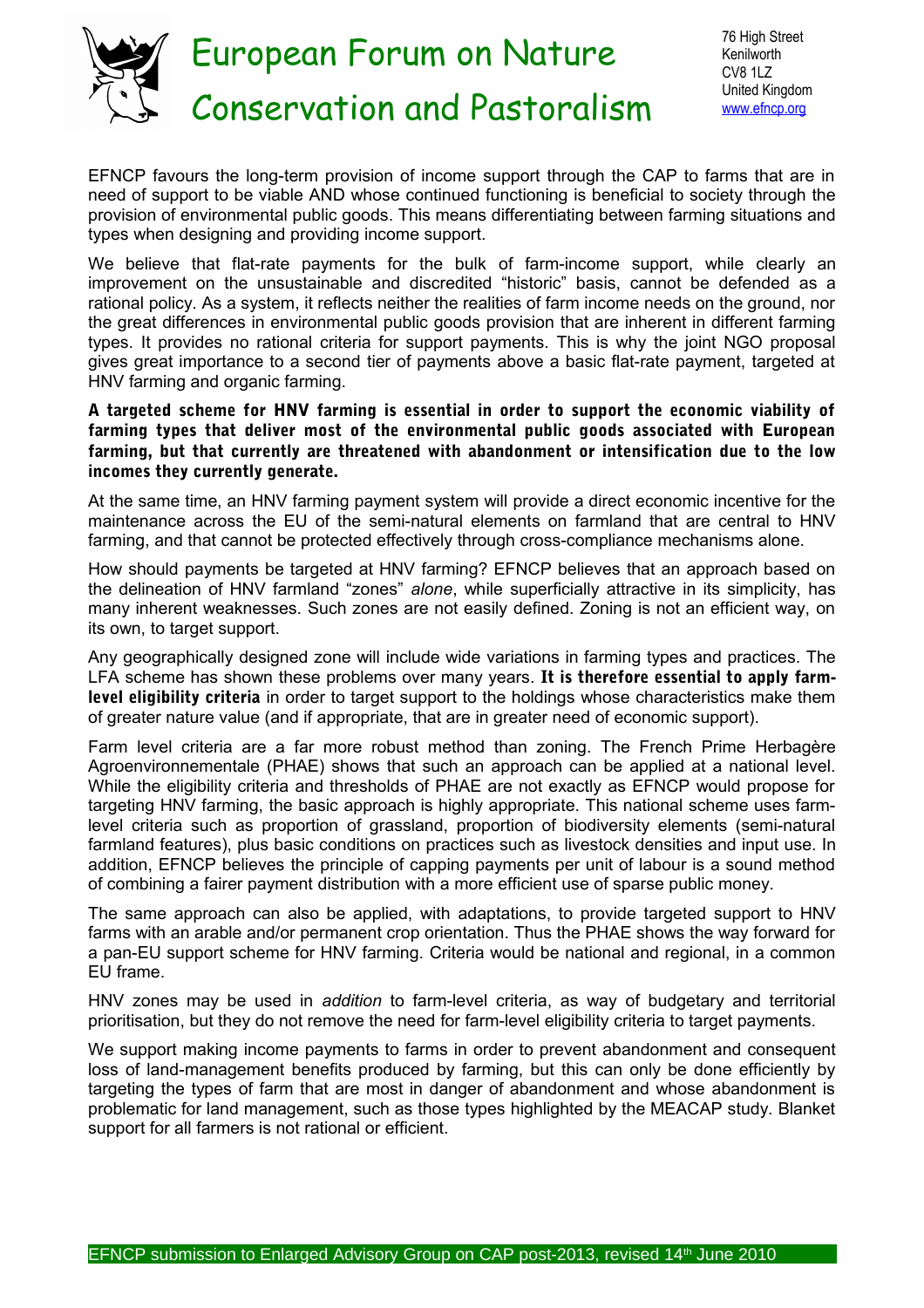## **Extensive permanent grasslands - central to public goods provision from farming, and a major concern**

Grasslands are central *to* the environmental value of European farmland. They provide highly valued habitats, harbour a huge range of valued biodiversity both above ground and in the soil, store carbon, and act as barriers to forest fires. The farming of most value for biodiversity conservation across Europe is the low-intensity raising of livestock on grasslands that are grazed, browsed, or cut for hay, a fact that is widely supported by the scientific literature.

The term "grasslands" encompasses a very wide range of land-uses, ranging from intensively farmed swards that are frequently reseeded and heavily fertilised, to rough grazings with scrub and trees where management may be limited to occasional extensive grazing. A widely-used definition which captures this full range is: "a terrestrial ecosystem dominated by herbaceous and/or scrub vegetation". It is important to note that grasslands may also have an open tree canopy.

The environmental value of grasslands depends on where they are (soil type, surrounding landscape, etc.) and above all on how they are managed. At the two extremes described above, intensively managed grassland tends to be highly productive but of minimal environmental value; whereas grassland under the least intensive use is mostly on poor land of low productivity where intensification has not been possible, but environmental values are likely to be very high.

A proportion of permanent grassland used at low intensity is a key feature of most HNV farming systems (this semi-natural element may be provided partly by long fallows in extensive arable systems, or by a semi-natural understorey in HNV permanent crops). Such grassland may dominate the system, or be found in a mosaic with other uses, such as low-intensity cropping.

Therefore Permanent Grasslands (PG) are a key concern to EFNCP. Current CAP definitions and mechanisms for protecting and monitoring PG in the EU are very problematic as they are not focused on the extensive, semi-natural grasslands of most environmental value. CAP reform is an opportunity to put this right.

Permanent Grassland (PG) as defined by CAP rules includes intensively managed grasslands of little environmental value, yet at the same time CAP payment eligibility rules an exclude grazing lands with a significant proportion of scrub and tree cover, that often are the grasslands of most environmental value. As a result, the most environmentally-valuable grazing land can be excluded from both PG statistics and from CAP support payments.

The FSS data base explicitly excludes several million hectares of common-grazing land from the PG category, even though this is the main HNV farmland in many regions of the EU.

Thus under the current CAP it is possible for the extent of PG to be statistically stable, while large areas of environmentally valuable grazing land are excluded and abandoned unnoticed, with accompanying losses of biodiversity and landscape, plus increased fire risks. On better land, widespread intensification through five-yearly reseeding and fertilisation can also go unnoticed. The semi-natural spectrum of grassland that can be considered of High Nature Value is thus poorly protected and supported by the CAP.

We believe that providing a system of incentives for maintaining HNV grassland within farms across the EU will be far more effective that any available protection mechanisms. Currently, HNV grasslands can be destroyed or abandoned without authorities or farmers being aware of what has been lost. By providing a system of incentives across the EU, farmers will be encouraged to register HNV grassland on LPIS (Land Parcel identification System), because they know it will bring them a financial reward. This should be a central element of a support system for HNV farming, as proposed above.

Such a payment system would create a total reverse of the current situation, where crosscompliance effectively places an economic burden on farms that have kept a high proportion of HNV grassland – farmers are told to keep it for its environmental value, but with no specific reward, and are thus tempted to remove such grassland before the authorities are aware of its existence.